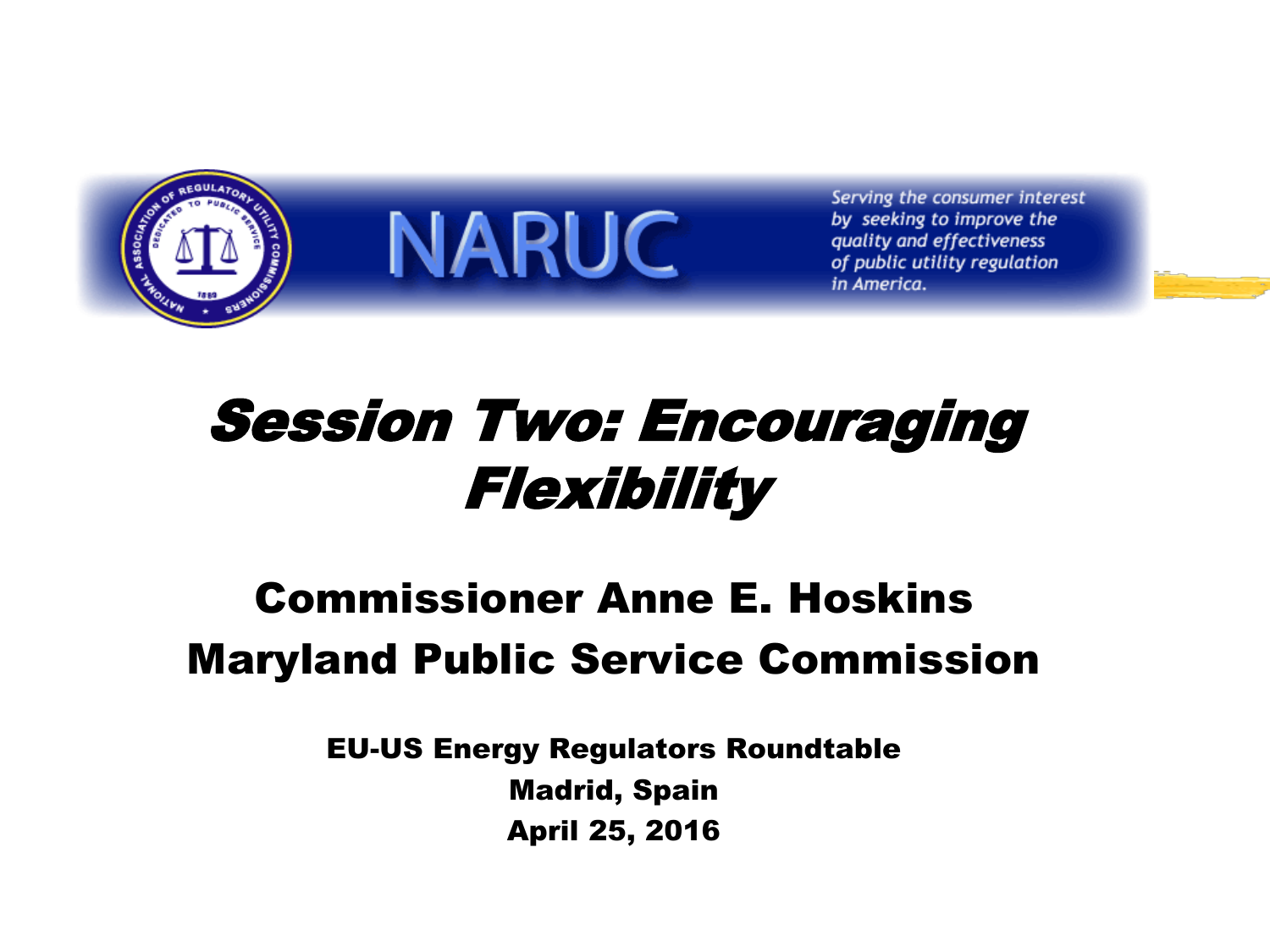## Regional Transmission Organizations (RTO)



Source: FERC, 2015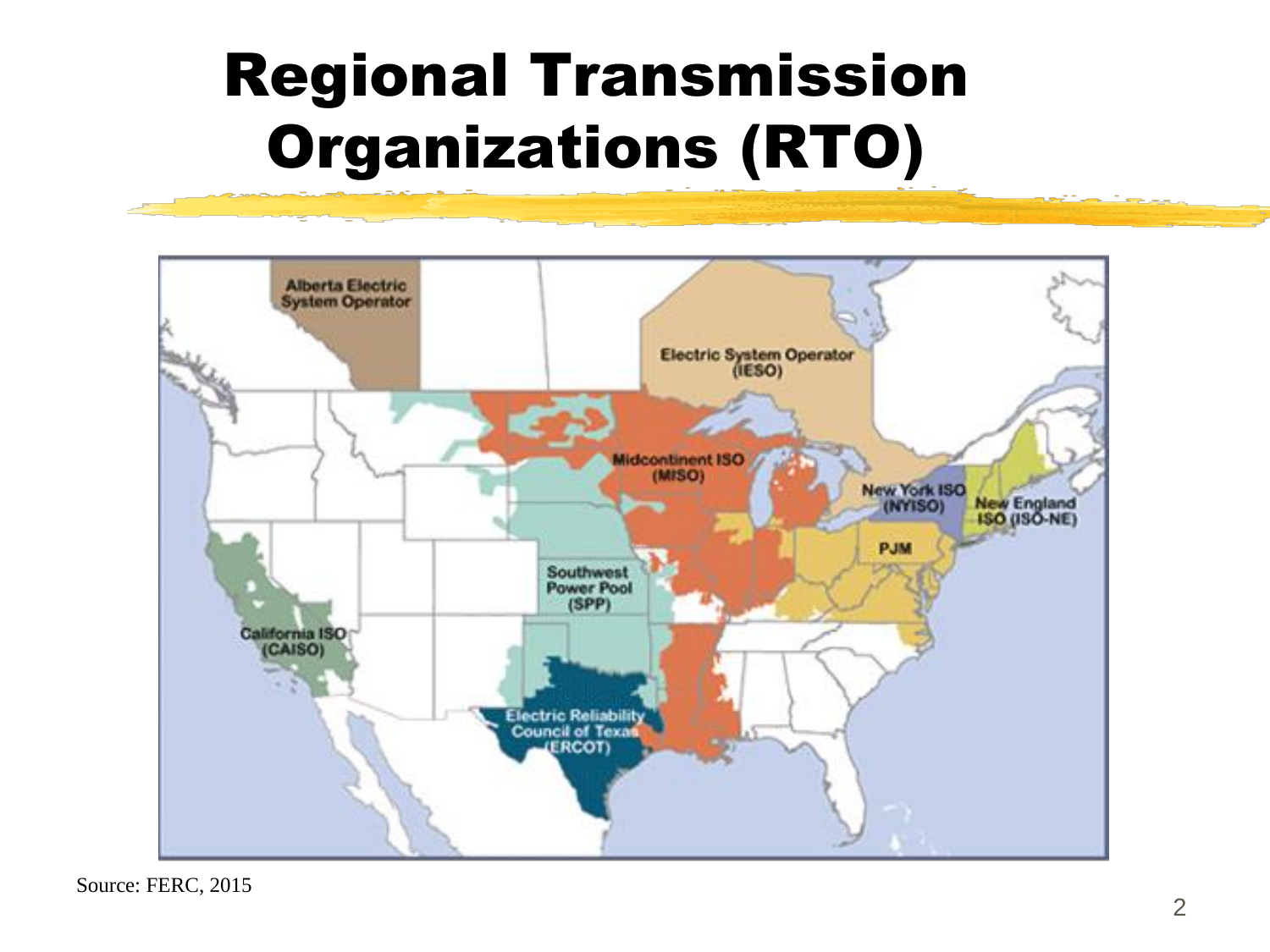### PJM Wholesale Electric Power Market

- 26% of power generation in Eastern Interconnection
- 28% of electric demand in Eastern Interconnection
- 19% of transmission assets in Eastern Interconnection



#### **KEY STATISTICS**

| PJM member companies        | 800            |
|-----------------------------|----------------|
| millions of people served   | 60             |
| peak load in megawatts      | 163,848        |
| MWs of generating capacity  | 185,600        |
| miles of transmission lines | 62,591         |
| GWh of annual energy        | 832,331        |
| generation sources          | 1,365          |
| square miles of territory   | 214,000        |
| area served                 | 13 states + DC |
| Internal/external tie lines | 142            |

#### **21% of U.S. GDP produced in PJM**

As of 6/2012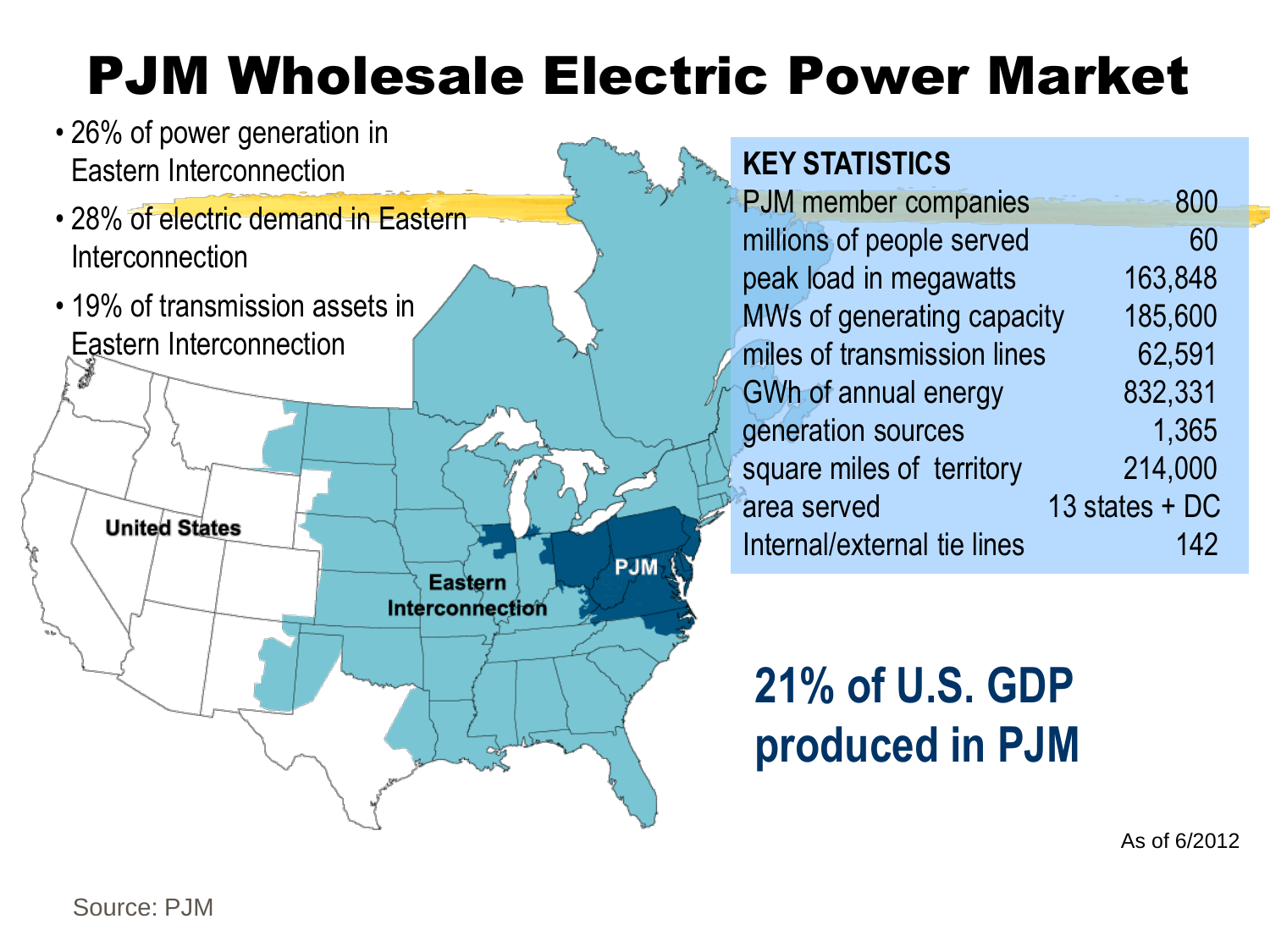# PJM Markets Overview

**& Energy Market** 

**B** Capacity Market

*CANCILLARY Services Market*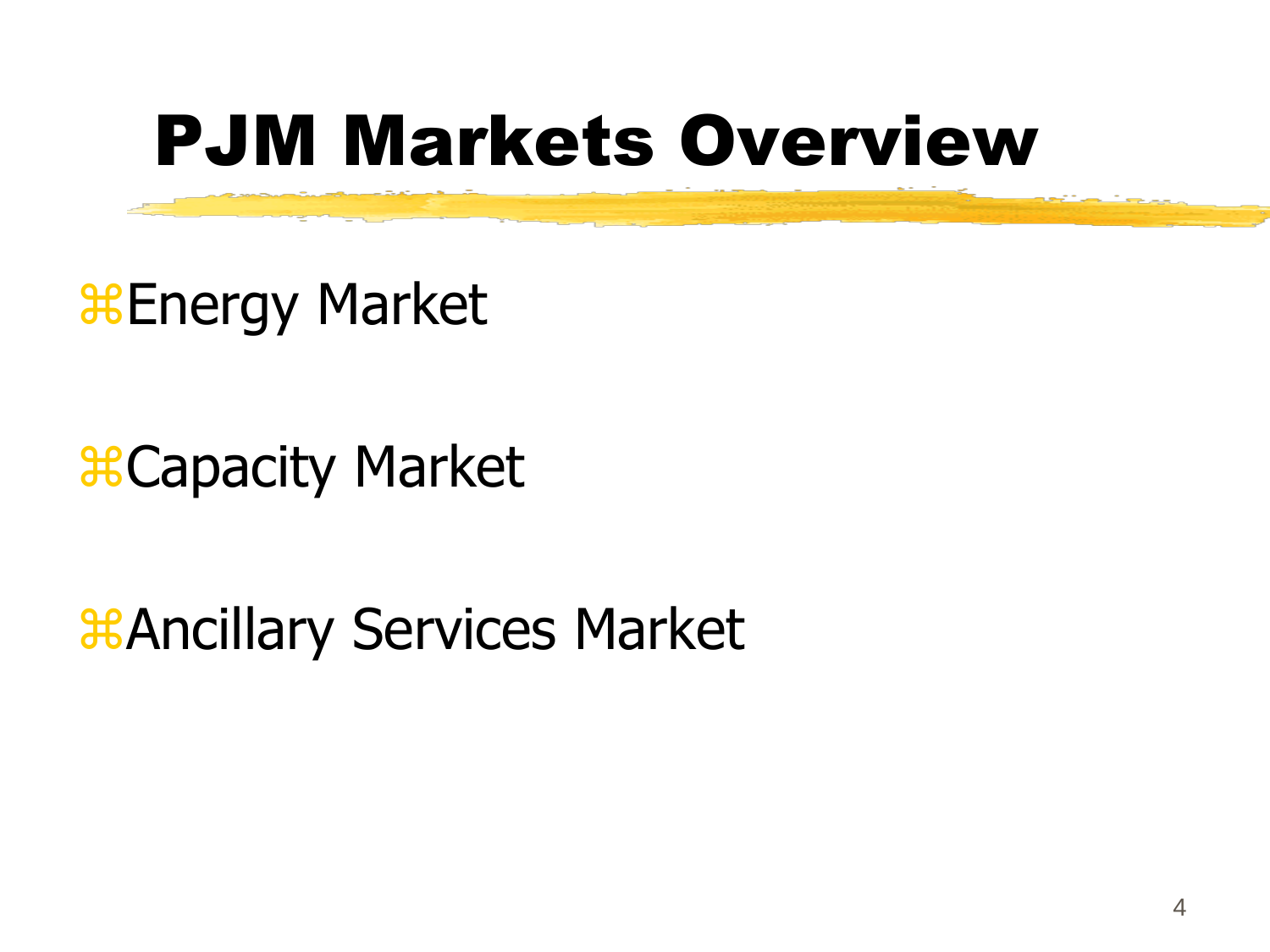## Demand-Side Response: Opportunities in PJM Markets

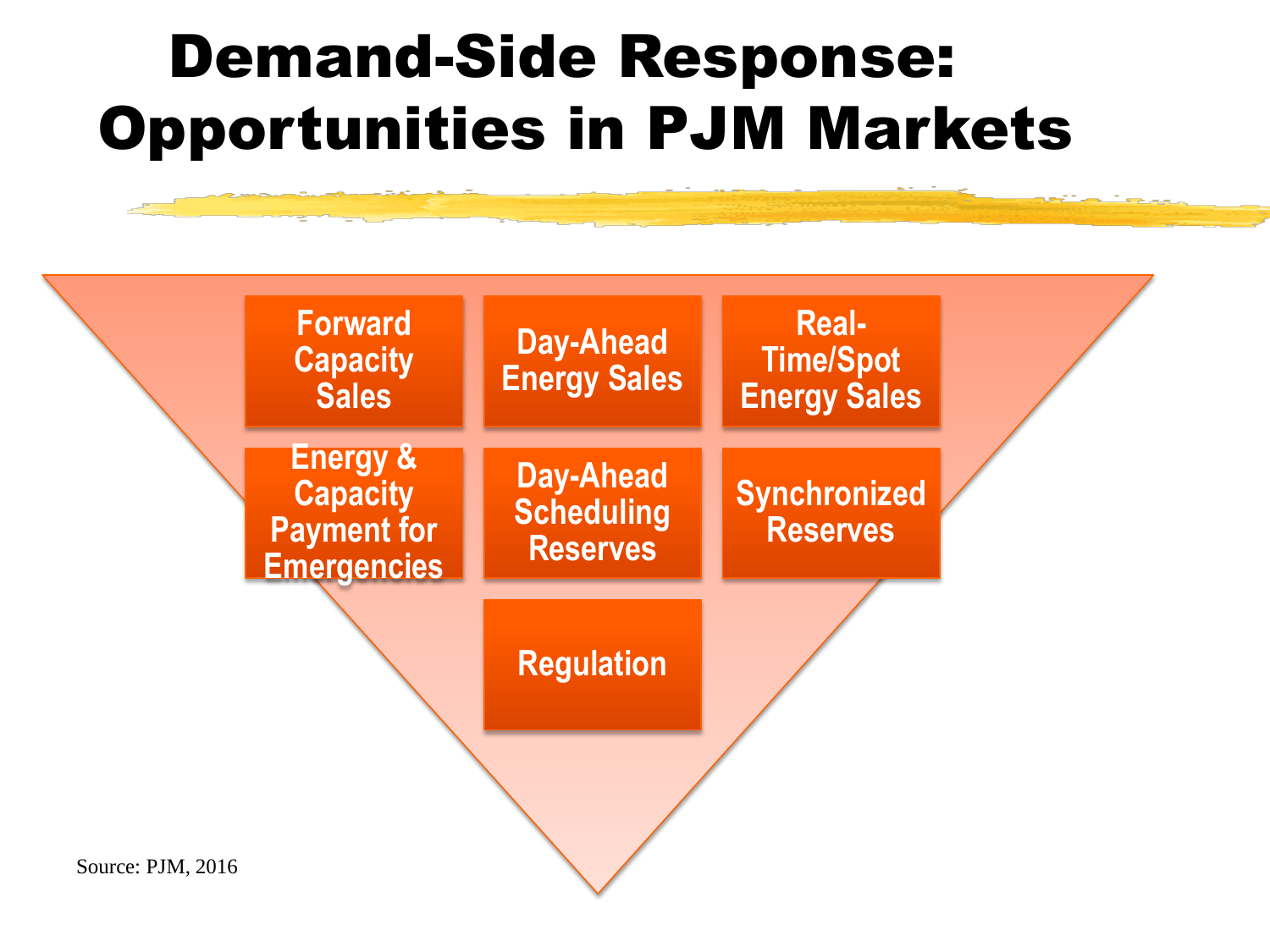# Evolution of Demand-Side Response Initiatives

#### **\\\** Trends

**E**Increase in customer commitment to curtail demand during high price periods

- Smart Grid Technology deployment
- $\triangleright$  Retail rate innovation

**\\$** Operational Implications

- **E**Increase in customer response to price
- Aggregated demand resources providing high quality grid services
- **Increasing operational confidence in DR** performance

Source: PJM, 2016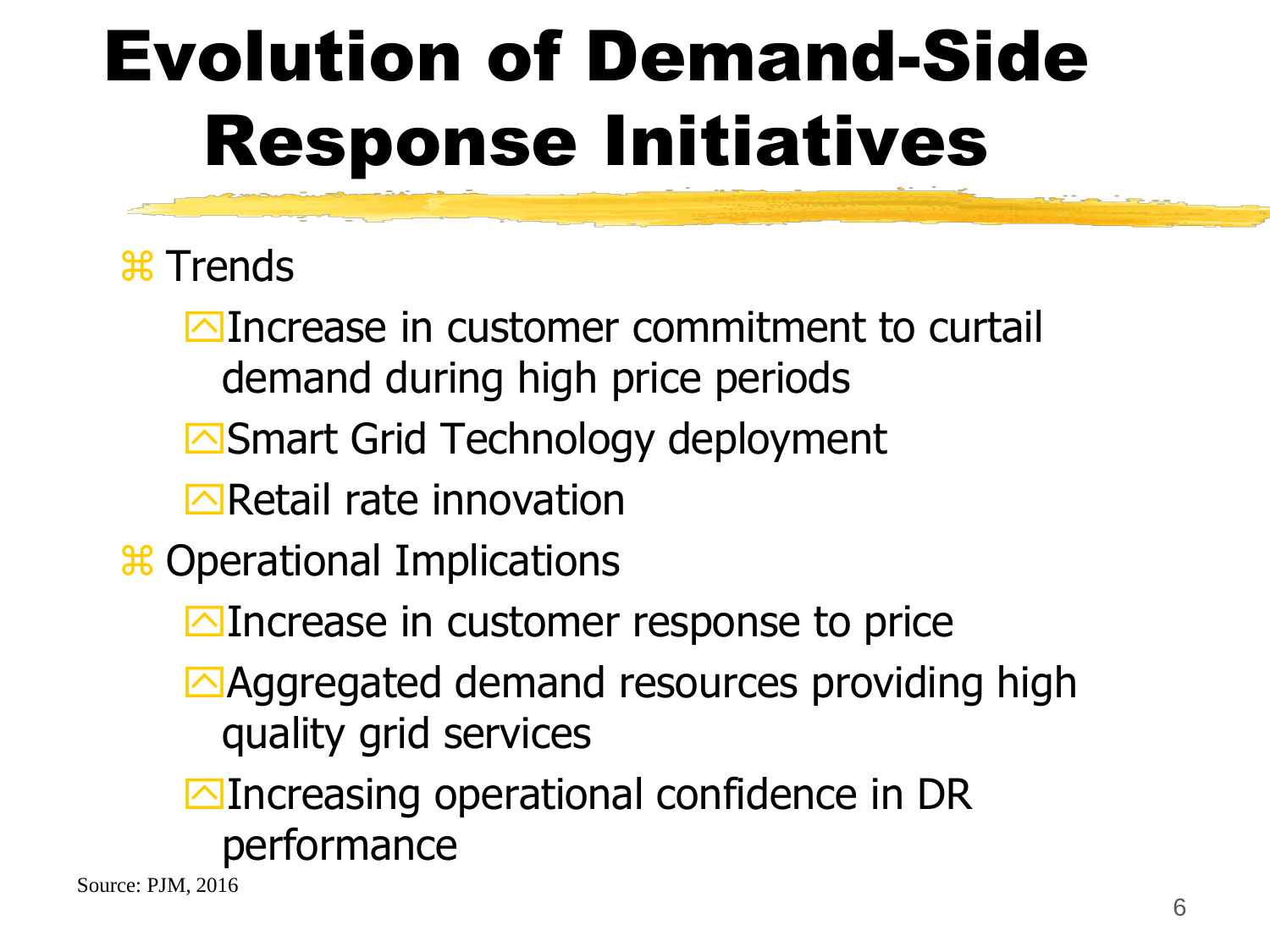# Distribution-level Issues

**# Demand Response at state/local utilities** 

Third party competitive suppliers engaging commercial and industrial customers

**& Selling energy efficiency into capacity market** 

**#Distributed generation: microgrids & battery** storage used by states to improve local flexibility, reliability and resiliency